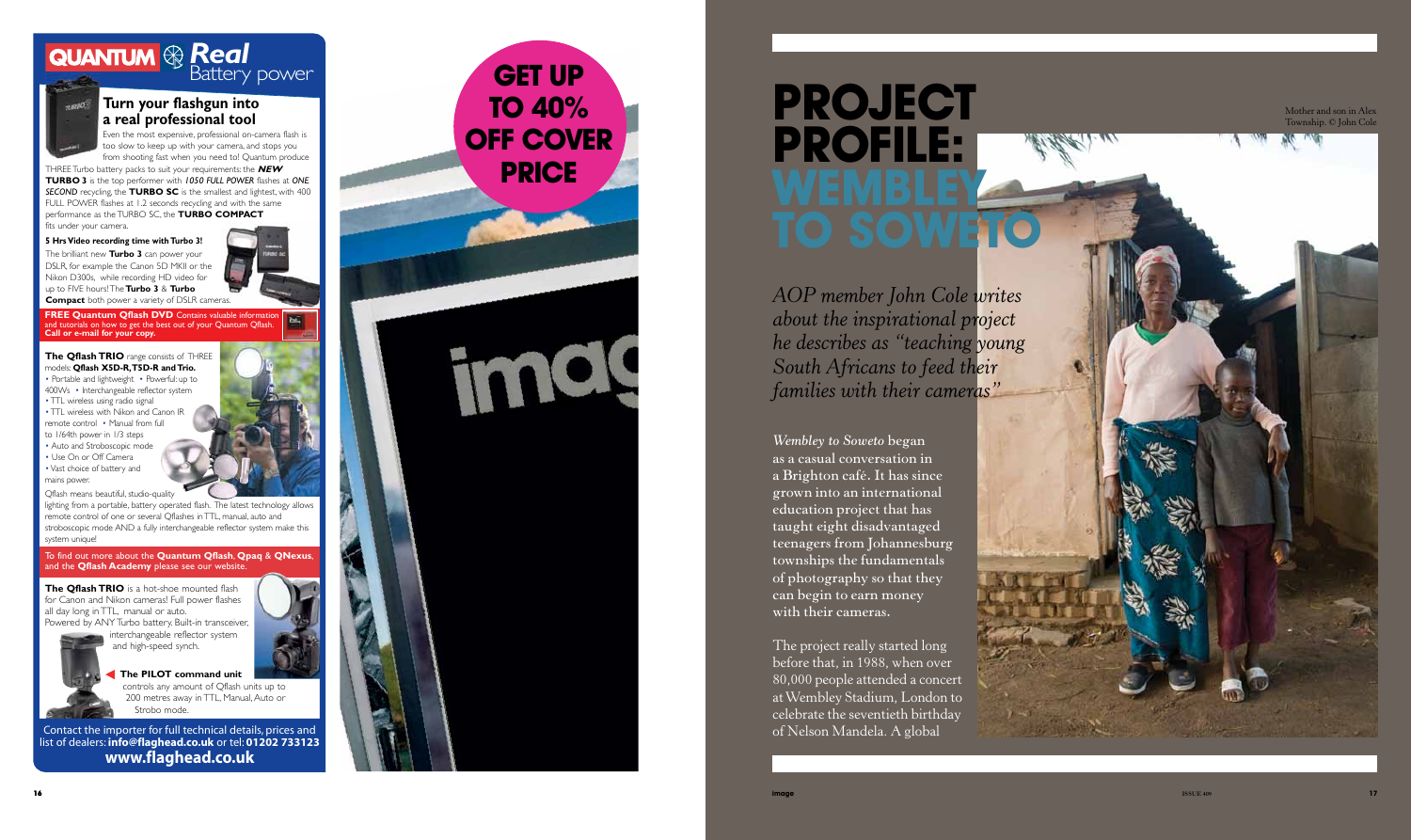



audience of 600 million viewers tuned in as the world sent many happy returns to Prisoner 46664, and joined with him in spirit to demand an end to apartheid in South Africa.

I was at that concert twenty-two years ago and photographed the huge throng of people who had

come to honour Mr. Mandela. Last December I got a call from David Westhead, an actor and producer who I had never met before, asking me for a copy of the 1988 concert image to give to his friend and fellow film producer Kweku Mandela.

When we met, David explained

how he'd been working in South Africa for the last eight years training young people from the townships the film making process. "I'm fed up with Hollywood and Pinewood importing whole film crews to South Africa and I wanted to create real work for South Africa's burgeoning film industry," he

said. "In South Africa, it's about the meal, not the cutlery." Very soon I felt like I was talking with a friend I had known for years, and when I told David about my work as a photographer and teacher, we sparked ideas off each other and *Wembley to Soweto* was born.

What has been so very special about this project is the huge international support we've had from the very beginning. We literally didn't have a penny to start with, but we (mostly David – what an amazing fund raiser!) managed to raise enough cash through private donations to pay for our airfares, accommodation and transport in Jo'burg for a week's recce plus the four-week project. So many people have been so magnanimous along the way that I sometimes have had to pinch myself that it was really happening.

Starting from absolute scratch, we found our eight students – four girls and four boys – from Jo'burg's Umuzi Photo Club; we were given free use of a room at City Varsity College – Joburg's leading Arts and Media college – plus the use of eight shiny new iMacs; South Africa's finest creatives and media professionals – such as film maker Kweku

Mandela, photographer Peter Magubane, writer Mtutuzeli Matshoba, and actor Dorothy Ann Gould, to name but a few – all gave of their time freely and generously to help the project along; and Nikon UK generously donated six Nikon COOLPIX P100 cameras.

The students loved using these cameras, especially as most of them had only used throw-away film cameras or very basic digi snapshot cameras. It didn't take them long to figure out how to use them and soon they were shooting stills as well as short films. During the course, I let the students have a go with my D300 and old D70 Nikons. After a few weeks into the course, 16-year-old Siyabonga (whose name means *thank you*) looked at me earnestly and said, "John, I think I am now ready for the D70." At the end of the course, I left my trusty old D70 and zoom lens for the students to continue sharing and using.

Before arriving in Jo'burg, I wrote up a comprehensive four-week course plan. This didn't last long, as we quickly chopped and changed the project as different photographic opportunities became available. I knew I *had* to do some classroom lectures on



Students taking photos on the streets of Soweto just before the Super 14 South Africa rugby final match © John Cole.



*Wembley Stadium 1988.* © John Cole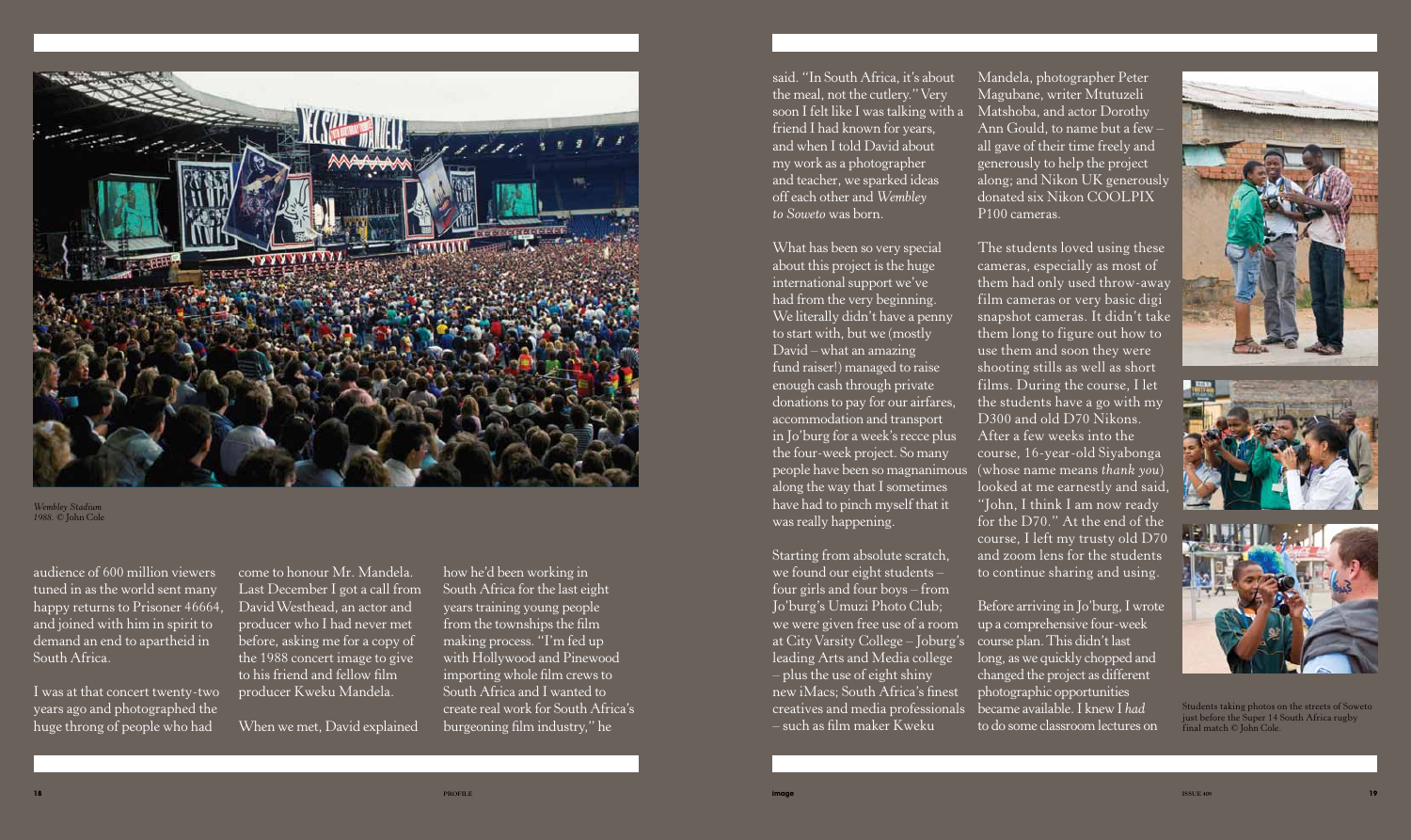camera technique and the Mac, but it was a lot more fun being out in the field and learning as we were doing.

It's no exaggeration to say that we covered some amazing assignments: White Afrikaner rugby fans in the heart of Soweto for the final of SA Rugby League, merrily drinking and carousing with local residents; a raucous pre-World Cup celebration of 'Bafana Bafana' at a Soweto Baptist church service; a Saturday afternoon exploration of Jo'burg's vibrant and edgy street markets; a Soweto street party before South Africa's opening match that was like an English street party, but with *vuvuzelas* and a lot more drinking; and an afternoon at the Soweto Fan Park to watch on a mammoth outdoor screen South Africa's brilliant – but ultimately heartbreaking – tie with Mexico. The highlight for the students was the World Cup Kick-Off Concert. Through sheer tenacity, genius and *chutzpah*, David managed to get press passes so that the students could photograph an international pop concert being broadcast around the world. What thrilled me more than photographing Shakira and Alicia Keys and a lot of other acts I'd never heard of was the thrill of seeing

these kids, who had had so few opportunities in life, given the chance to be part of this historic event.

During a break in the concert, 17-year-old 'Captain' Kaugelo Mabjwe (who is very shy, very serious and very talented) asked me about my work as a freelance photographer. When I explained what I did and how I worked, he looked at me gravely and said, "John, I want to be like you." I had to turn away for fear that he'd see the tears in my eyes.

For me, the most powerful and moving day was our visit to Captain's hometown of Diepsloot, some 30 miles north of Jo'burg. Though I knew that most of the kids came from very poor backgrounds, I didn't fully appreciate where they had come from until our day in this township where indoor plumbing is a luxury. It was, in a sense, the ultimate photographic workshop, with pictures everywhere I turned. In a strange way it was exotic and even tragic, but to them it was simply ordinary, just part of their everyday life. It made me appreciate how very far these young people had come – physically as well as mentally – to participate in the course.



Was the course a success? I'd like to think so, and I was reassured by what 17-year-old Thapelo said in Diepsloot as he was being interviewed by Aljazeera television. "I like to take pictures that show the surroundings of the society, the details of people's lives. I don't like snapshots, I hate those kind of photos." So do I, Thapelo, so do I!

The four-week *Wembley to Soweto* course is really only the beginning. With the help of friends in the  $\overline{UK}$ , America and back in South Africa, we will continue working with the kids online to nurture their photographic skills. David and I are confident that as long as we can get funding, there will be many more similar projects: for example in the *favelas* of Rio as well as in the East End of London for the upcoming Olympics. *Wembley to Soweto* started from a dream over a cup of coffee and has turned into something that we hope will go some small way towards helping these kids make a living with their cameras. The truth is they're not kids but young adults, but for David and me, they'll always be our 'kids'. Sixteen-year-old Tshepang perhaps summed it up most

Fans cheering on SA at the Fan Park. © John Cole



Tshepang Masemola taking photos in Soweto before the SA/Mexico match. © John Cole



Mexico scores a goal! You could feel the despair, the disappointment, the sadness when Mexico equalised. The fact that it was a draw did little to cheer up the fans. © Vuyokazi Manini



**David and I with all the students outside City Varsity School of Media and Creative Arts, Johannesburg**